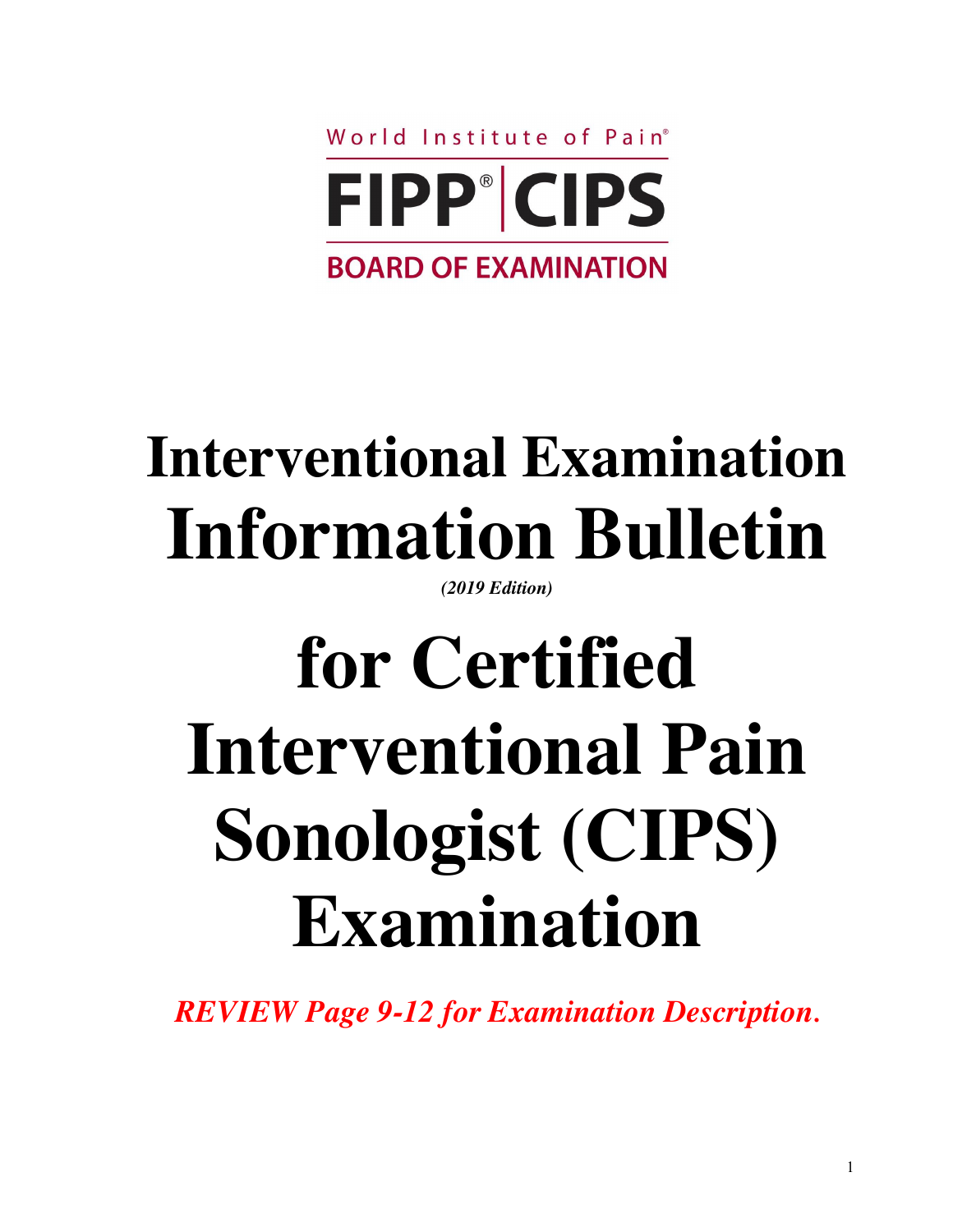

### **Members of the Board of Examination**

**Chair (2019-2022)** Kris Vissers, MD, PhD, FIPP Nijmegen, The Netherlands

**Vice Chair for FIPP**

**Vice Chair for CIPS** Michael Gofeld, MD, FIPP, CIPS Ontario, Canada

**Vice Chair for Training/Certification** Eric Wilson, Mb, BCh, FIPP Cape Town, South Africa

**Registrar of Examination** Monique Steegers, MD, PhD, FIPP Malden, The Netherlands

**Liaison to WIP** Craig Hartrick, MD, FIPP Michigan, USA

Nicholas Chua Hai Liang, MD, FIPP Singapore

Christopher Gilligan, MD, MBA, FIPP Massachusetts, USA

Philippe Mavrocordatos, MD, FIPP Lausanne, Switzerland

*Immediate Past Examination Chair Peter Staats, MD, MBA, FIPP New Jersey, USA*

*Past Examination Chairs Maarten van Kleef, MD, PhD, FIPP Maastricht, Limburg, The Netherlands*

*Miles Day, MD, FIPP, DABIPP, DABPM Lubbock, Texas, USA*

*Nagy Mekhail, MD, PhD, FIPP Cleveland, Ohio USA*

*Serdar Erdine, MD, FIPP Istanbul, Turkey*

*P. Prithvi Raj, MD, DABIPP, FIPP Cincinnati, OH, USA*

#### *INAGURAL EXAMINERS*

Ira Fox, MD, FIPP – USA Bernhard Moriggl, MD, PhD – AUSTRIA Samer Narouze, MD, PhD, FIPP – USA Peter Staats, MD, FIPP – USA

#### *EXAMINERS*

Abdelmuhsen Al Sahhaf, MD, FIPP, CIPS – Kuwait Anwar Samhari Mat Arshad, MD, FIPP, CIPS - Malaysia Anuj Bhatia, MD, FIPP, CIPS - Canada Alan Berkman, MD, FIPP, CIPS - Canada Sadiq Bhayani, MBBS, FIPP, CIPS – UK Leong Tong Choong, MD, CIPS – Malaysia

Manuel Cifrian Perez, MD, FIPP, CIPS - Spain Christ Declerck, MD, FIPP, CIPS – Belgium Michael Gofeld, MD, PhD, FIPP, CIPS – Canada Amitabh Gulati, MD, FIPP, CIPS – USA Lucian Cesar Hott Silva, MD, FIPP, CIPS - Brazil Mark Hurdle, MD, CIPS – USA Thiago Frederico Nouer, MD, CIPS – Brazil Pranab Kumar, MBBS, MD, FIPP, CIPS – Canada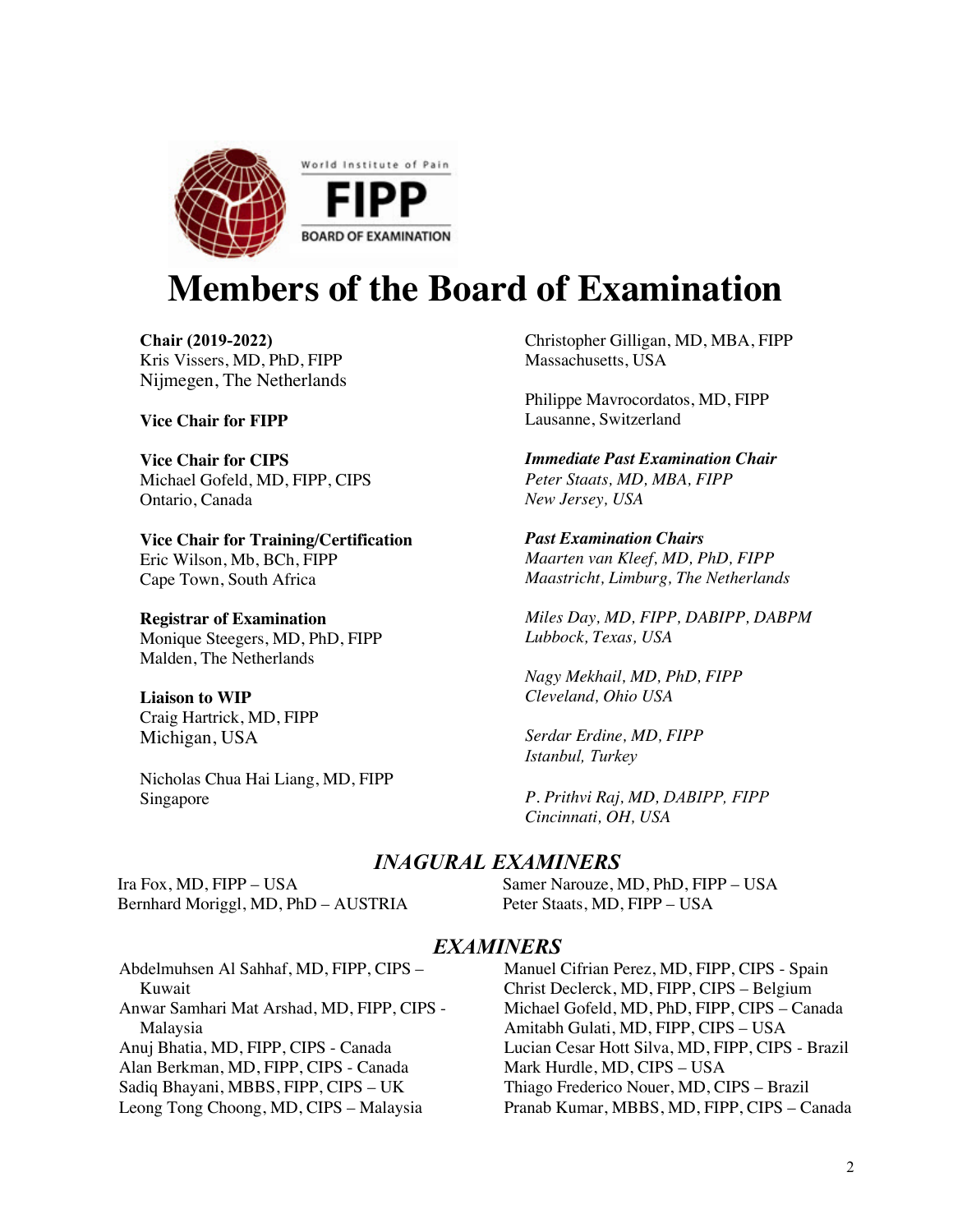- King Hei Stanley Lam, MBBS, FIPP, CIPS Hong Kong Chia Shiang Lin, MD, FIPP, CIPS - Taiwan Chih Peng Lin, MD, FIPP, CIPS - Taiwan Andre Mansano, MD, FIPP, CIPS – Brazil Jee Youn Moon, MD, FIPP, CIPS – South Korea TCT Novy, MD, FIPP, CIPS - Indonesia Charles Oliveira, MD, FIPP, CIPS - Brazil
- Einar Ottestad, MD, FIPP, CIPS USA Raja Reddy, MD, FIPP, CIPS – UK Hariharan Shankar, MD, FIPP, CIPS – USA Micha Sommer, MD, FIPP, CIPS – Netherlands David Spinner, DO, CIPS - USA Agnes Stogicza, MD, FIPP, CIPS - USA Joon Kyung Sung, MD, FIPP, CIPS – South Korea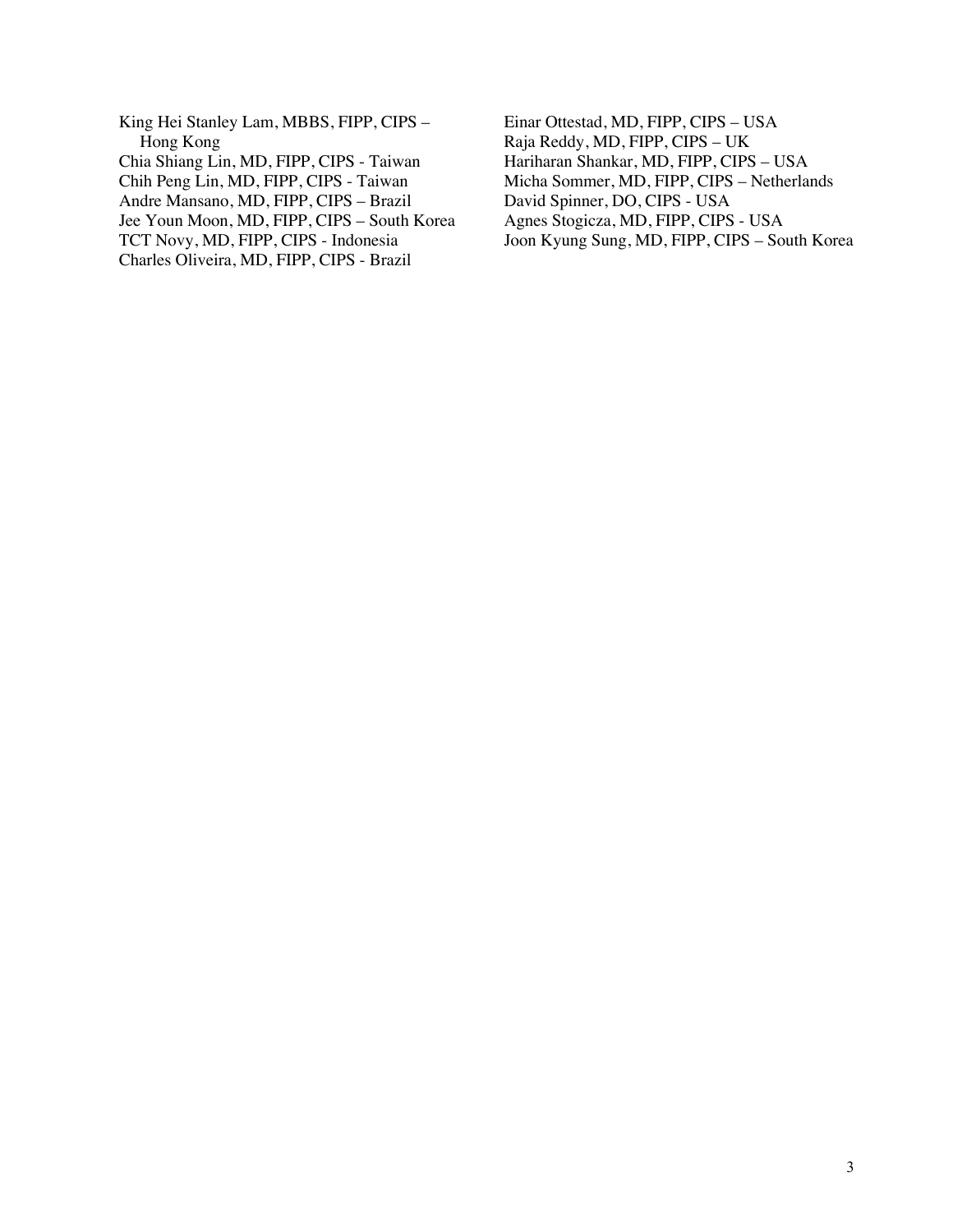

#### **In order to be eligible for the Certification Examination in Interventional Pain Medicine, you must meet the following requirements:**

#### **Requirement 1 Licensure**

All licenses you hold to practice medicine must be valid, unrestricted, and current at the time of the examination.

Each applicant must hold a license issued by (a) one of the states of the United States of America or (b) its equivalent in the applicant's country, state, province, parish, county, or other governmental unit within the applicant's country.

#### **Requirement 2**

#### **Accreditation Council on Graduate Medical Education (ACGME) Approved Residency**

You must have satisfactorily completed a four-year ACGME-accredited residency training program or its equivalent that included pain management. Applicants must submit a chronological list of all completed ACGME training or equivalent (see Page 2 of the application).

#### **Requirement 3 American Board of Medical Specialties (ABMS) Board Certification or Equivalent**

#### **You must demonstrate compliance with either Alternative A or Alternative B, as follow:**

**Alternative A:** You must be currently certified by a board accredited by the American Board of Medical Specialties.

**or**

**Alternative B:** You must be currently certified by a board in your country of residence that certifies you as specialist or family practice physician.

- 1. You must submit documentation of identifiable training in your primary specialty in an ACGME-accredited training program or equivalent. This identifiable training must be equivalent in scope, content, and duration to that received in one of the ACGME-accredited training programs of a board accredited by ABMS.
- 2. The documentation of your training must include a letter or form signed by the program director of the ACGME-accredited training program or equivalent you attended that describes your training. The documentation must describe the scope, content, and duration of training in neuroanatomy, neurophysiology, neuropathology, pharmacology, psychopathology, physical modalities, and surgical modalities relevant to the field of pain medicine.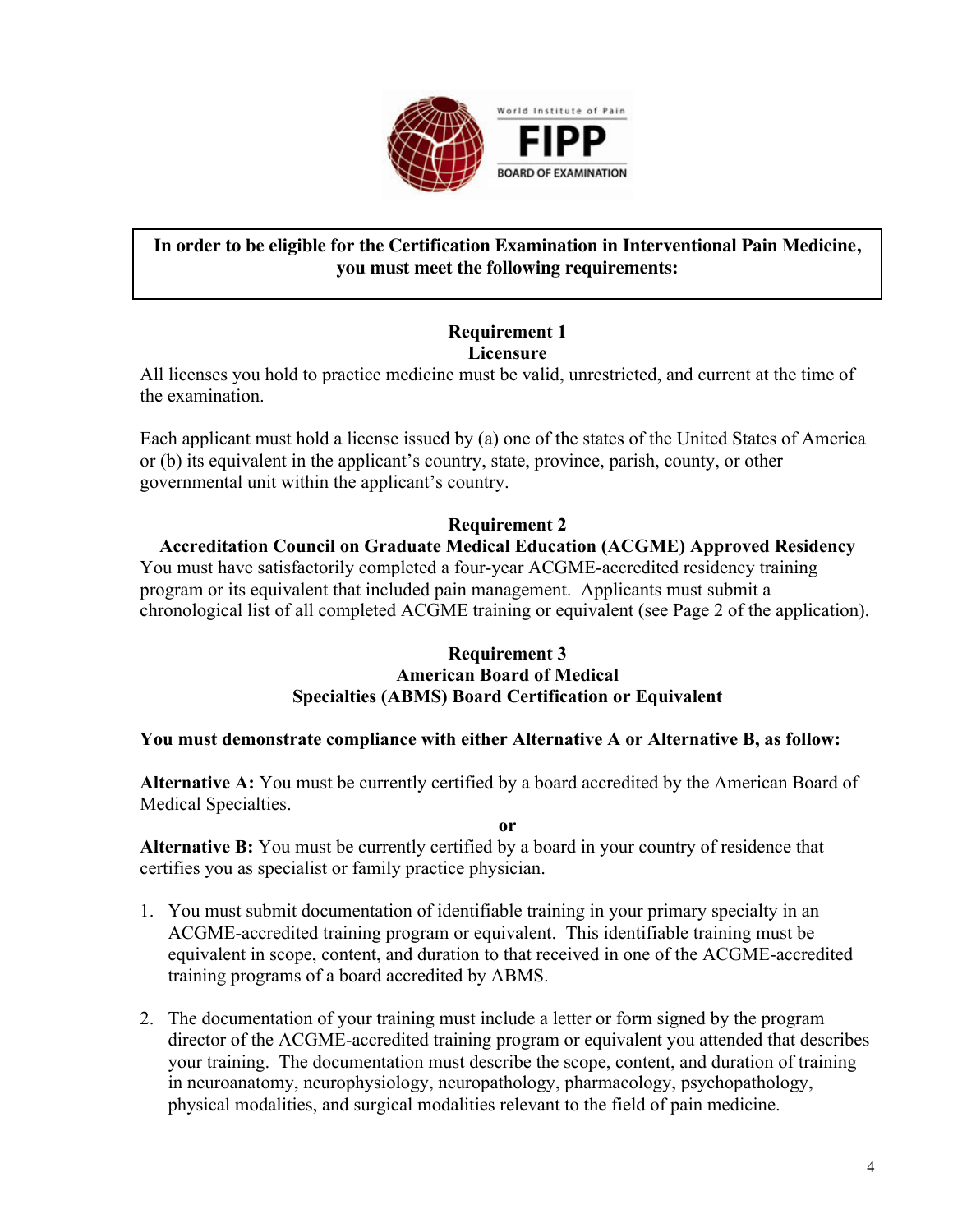**Note:** Please contact the WIP Board of Examination office if you desire further instructions or a form for submission by the program director of the ACGME-accredited program or equivalent that you attended.

#### **Requirement 4 Ultrasound Training**

Documented confirmation of formal ultrasound in pain medicine training during residency or fellowship, or 20 Category-1 CME or equivalent credits in pain medicine or musculoskeletal ultrasonography in approved CME courses offered by:

- 1. World Academy of Pain Medicine Ultrasonography
- 2. American Society of Regional Anesthesia and Pain Medicine
- 3. European Society of Regional Anesthesia and Pain Medicine
- 4. Mayo Clinic MSK Course
- 5. American Academy of Pain Medicine
- 6. American Academy of Physical Medicine and Rehabilitation
- 7. International Society of Regional Anesthesia (ISURA)
- 8. International Society of Spinal and Paraspinal Sonography (ISSPS)
- 9. Ultrasound Application in Regional Anaesthesia and Pain, Innsbruck Medical University

#### **Requirement 5 Clinical Practice Experience**

By the date of the examination you apply for, you must have been engaged in the clinical practice of Pain Medicine for at least **12 months** after completing a formal residency-training program.

A substantial amount of this practice must have been in the field of Pain Medicine. Time spent in a residency-training program **does not** satisfy this practice requirement; however, if you successfully completed a post-residency fellowship program in pain management that lasted 12 months or longer, you may count the fellowship as 12 months of practice in the field of Pain Medicine.

To be qualified to take the Examination in Ultrasound Interventional Techniques, your practice must either be devoted full-time to Pain Medicine or at least half of your practice must be devoted to Pain Medicine and the remainder to another specialty. To demonstrate the scope of your Pain Medicine practice, you must document your current practice in Pain Medicine. This documentation must include detailed descriptions of your day-to-day practice, including time and procedures allocated throughout your practice schedule. A summary of your overall practice, documenting specific evaluation, management and procedures in pain medicine, should be included in your description.

You also must provide the following information regarding your practice:

- Whether your license to practice your profession in any jurisdiction has ever been limited, suspended, revoked, denied, or subjected to probationary condition.
- Whether your clinical privileges at any hospital or healthcare institution have ever been limited, suspended, revoked, not renewed, or subject to probationary conditions.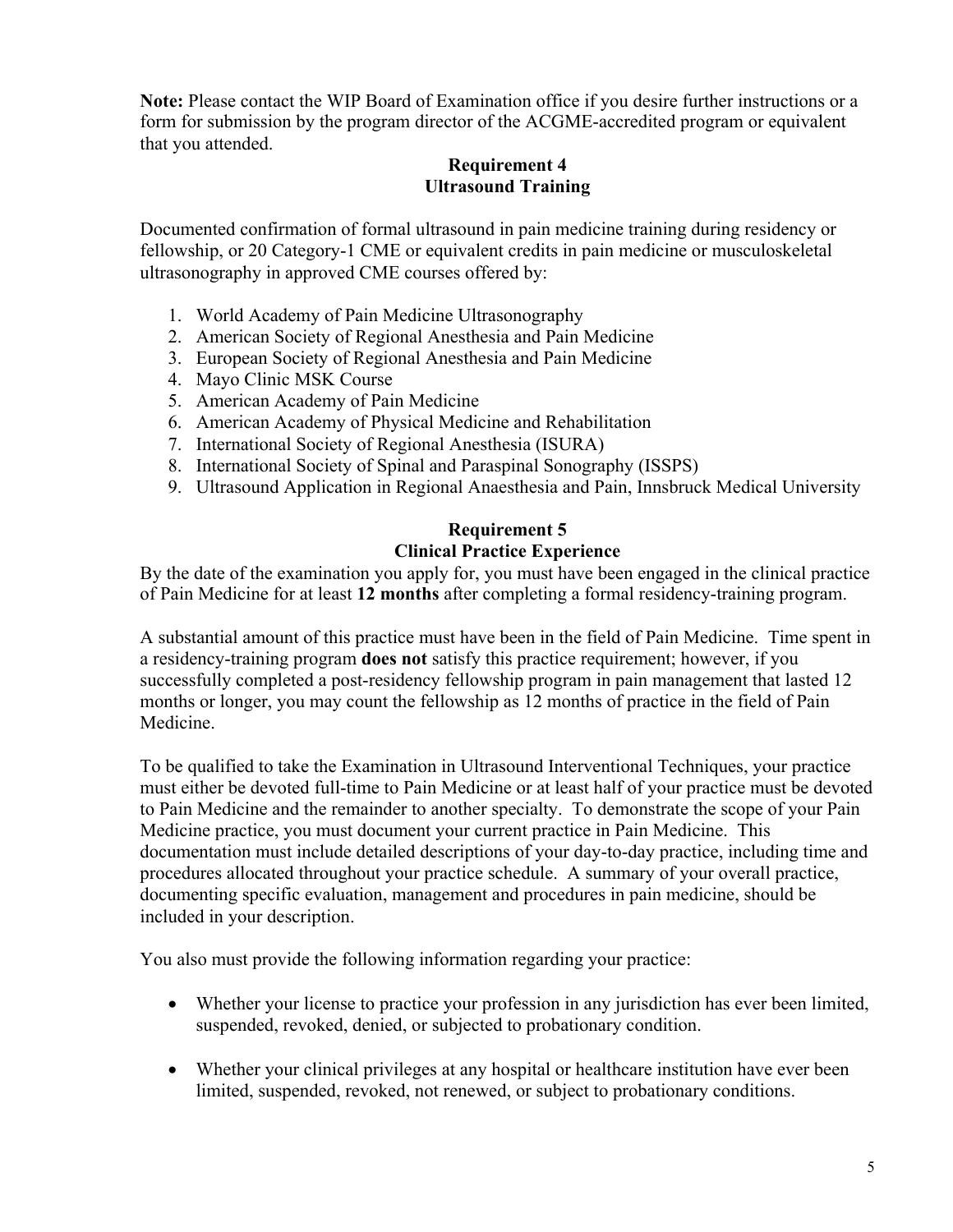- Whether your medical staff membership status has ever been limited, suspended, revoked, not renewed, or subject to probation.
- Whether you have ever been sanctioned for professional misconduct by any hospital, healthcare institution, or medical organization.
- Whether the U.S. Drug Enforcement Administration or your national, state, provincial, or territorial controlled substances authorization has ever been denied, revoked, suspended, restricted, voluntarily surrendered or not renewed.
- Whether you have ever voluntarily relinquished clinical privileges, controlled substance registration, license to practice or participating status with any health insurance plan, including government plans, in lieu of formal action.
- Whether you have ever been convicted of a felony relating to the practice of medicine or one that relates to health, safety, or patient welfare.
- Whether you presently have a physical or mental health condition that affects, or is likely to affect your professional practice.
- Whether you have or have had a substance abuse problem that affects or is reasonably likely to affect your professional practice.
- Whether there have been any malpractice judgments or settlements filed or settled against you in the last five years.

#### **Requirement 6 Adherence to Ethical and Professional Standards**

Upon application, and any grant of certification, you agree that you adhere to all WIP requirements, agree to continue to adhere to these requirements, and agree that should you fail to do so, WIP and/or its Board of Examination may revoke or otherwise act upon your certification.

As a means of demonstrating your adherence to ethical and professional standards, you must submit a minimum of two (2) letters of recommendation from practicing physicians. The letters will be used to assess the applicant's adherence to professional and ethical standards and to confirm information regarding the applicant's Pain Medicine practice, including the assessment of whether the applicant has been satisfactorily practicing Pain Medicine and practicing this specialty on a full-time basis.

#### **Note: Only one letter may be from a physician partner. The second letter must be from another physician who can speak to the applicant's practice in Pain Medicine.**

**Note:** Letters from relatives will not be considered.

Included with the application is a form detailing what must be included in the letter and to whom it should be addressed. Please provide this form to the recommending physicians so that the content of the letter is complete.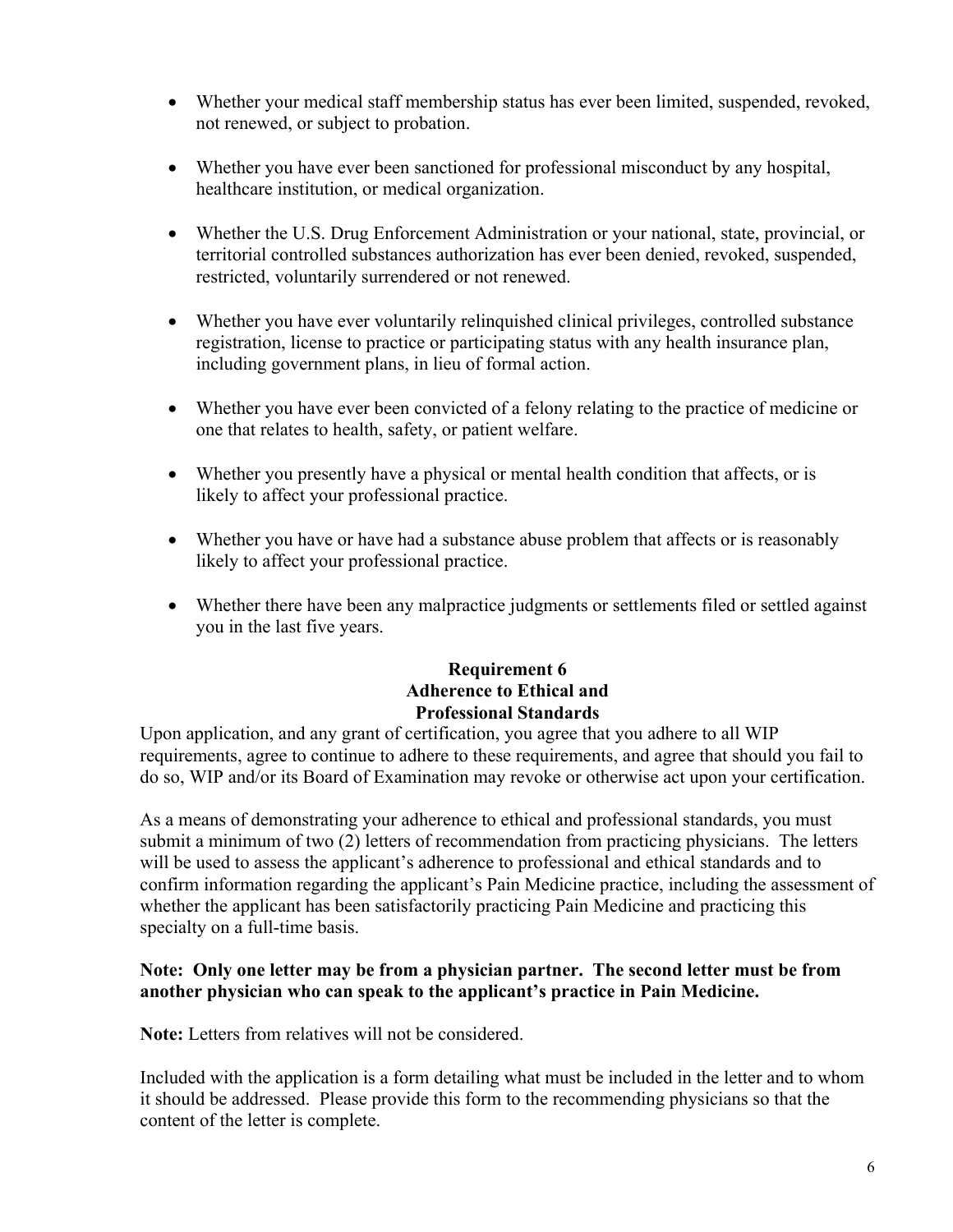#### **Requirement 7 Declaration and Consent**

Please refer to the CIPS Examination Application for the declaration and consent.

The World Institute of Pain **(WIP)** was founded in 1994. It is incorporated in the State of California as a nonprofit corporation and operates as an autonomous entity, independent from any other association, society, or academy. This independence permits WIP to maintain integrity concerning its policy-making on matters related to certification.

The World Institute of Pain and its Board of Examination administers a psychometricallydeveloped and practice-related Interventional Examination in the field of Pain Medicine to qualified candidates. Physicians who have successfully completed the credentialing process and examination will be issued certificates of diploma in the field of Interventional Pain Medicine and designated as Fellows in the Interventional Techniques. A list of physicians certified will be available to medical organizations and other groups in the general public.

#### **Mission**

The mission of the World Institute of Pain – Board of Examination is to protect and inform the public by improving the quality and availability of Interventional Techniques in Pain Medicine.

#### **Goals and Objectives**

#### *The following are the goals and objectives of the World Institute of Pain – Board of Examination*

- **1. To evaluate candidates who voluntarily appear for examination and to certify as Certified Interventional Pain Sonologist those who are qualified. Objectives to meet this goal include:**
- Determination of whether candidates have received adequate preparation in accordance with the educational standards established by the World Institute of Pain.
- Creation, maintenance and administration of comprehensive examinations to evaluate the knowledge and experience of such candidates.
- Issuance of certificates to those candidates found qualified under the stated requirements of the World Institute of Pain.
- **2. To maintain and improve the quality of graduate medical education in the field of Pain Medicine by collaborating with related organizations. Objectives to meet this goal include:**
- Maintenance of a registry for public information about the certification status of physicians certified in interventional techniques.
- Provision of information to the public and concerned entities about the rationale for certification in interventional examinations.
- Facilitation of discussion with the public, professional organizations, health care agencies and regulatory bodies regarding education, evaluation and certification of Pain Medicine specialists in interventional techniques.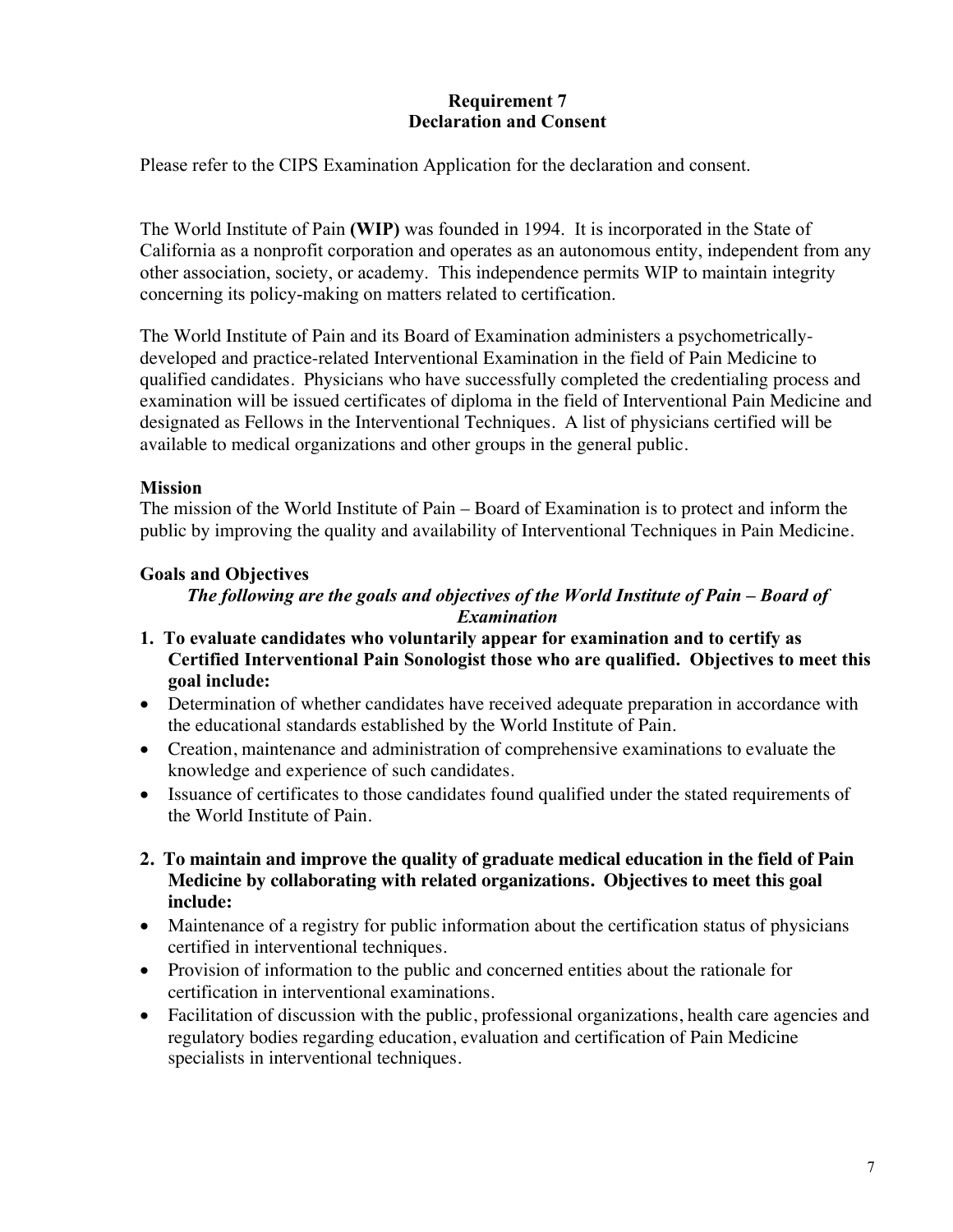#### **INSTRUCTIONS PLEASE READ ALL INSTRUCTIONS CAREFULLY BEFORE ENTERING ANY INFORMATION ON THE APPLICATION.**

Applicants bear the sole responsibility for meeting all eligibility criteria, application deadlines, and submission requirements, as delineated in both the application and the *Bulletin of Information.*

**Only applications that are received by the deadline and that are legible, clear, complete, and accurate will be reviewed by the Credentials Committee. This committee determines each applicant's eligibility for certification.**

**Incomplete applications will not be reviewed. Once all information has been received at the World Institute of Pain office, it will be sent for review. Any delay may jeopardize the timely review of the application for the current certification cycle.**

Applications should be submitted using the online eCIPS system, http://bit.ly/cipsapp.

After initial review of application materials, each candidate will receive a notice from the World Institute of Pain office indicating that the materials appear complete and will be forwarded to the Credentials Committee or that the materials are incomplete and require additional information.

**Note:** It is the responsibility of the applicant to notify the World Institute of Pain office immediately of any change in mailing address that takes effect during the certification process. Notification should be sent to: Board of Examination, World Institute of Pain, 150 Kimel Park Drive, Suite 100A, Winston Salem, NC 27103, USA (mark.tolliver@worldinstituteofpain.org).

Your acknowledgment and your examination results will be sent to the mailing address/e-mail you indicate on the application form.

If you rotate among clinics or hospitals, or if you have more than one office, please provide the telephone number where you will be most likely to receive a timely message. If possible, include the name of a contact person if you are not readily available.

#### **Application Fee**

The application fee of \$2,500.00 must accompany all submitted materials. Payment must be in U.S. dollars via credit card, bank wire transfer, or in the form of a money order or cashiers check payable to the World Institute of Pain. Failure to submit the fee in the correct form will result in the rejection of your application. Applications will not be reviewed until payment in full has been received.

#### **Refunds/Cancellations/Rescheduling**

No refunds of the \$2,500.00 application fee will be made, except when the Board of Examination determines that an applicant is not eligible to take the CIPS Examination. In this case, your application fee will be refunded less a \$250.00 administrative fee.

If an applicant is unable to attend an exam after applying, they must notify the Certification Program Manager (mark.tolliver@worldinstituteofpain.org) AS SOON AS POSSIBLE, but no later than the application deadline for the exam in question (usually 4-6 weeks prior to the exam). The application fee will not be refunded, but the applicant will be allowed to participate in a later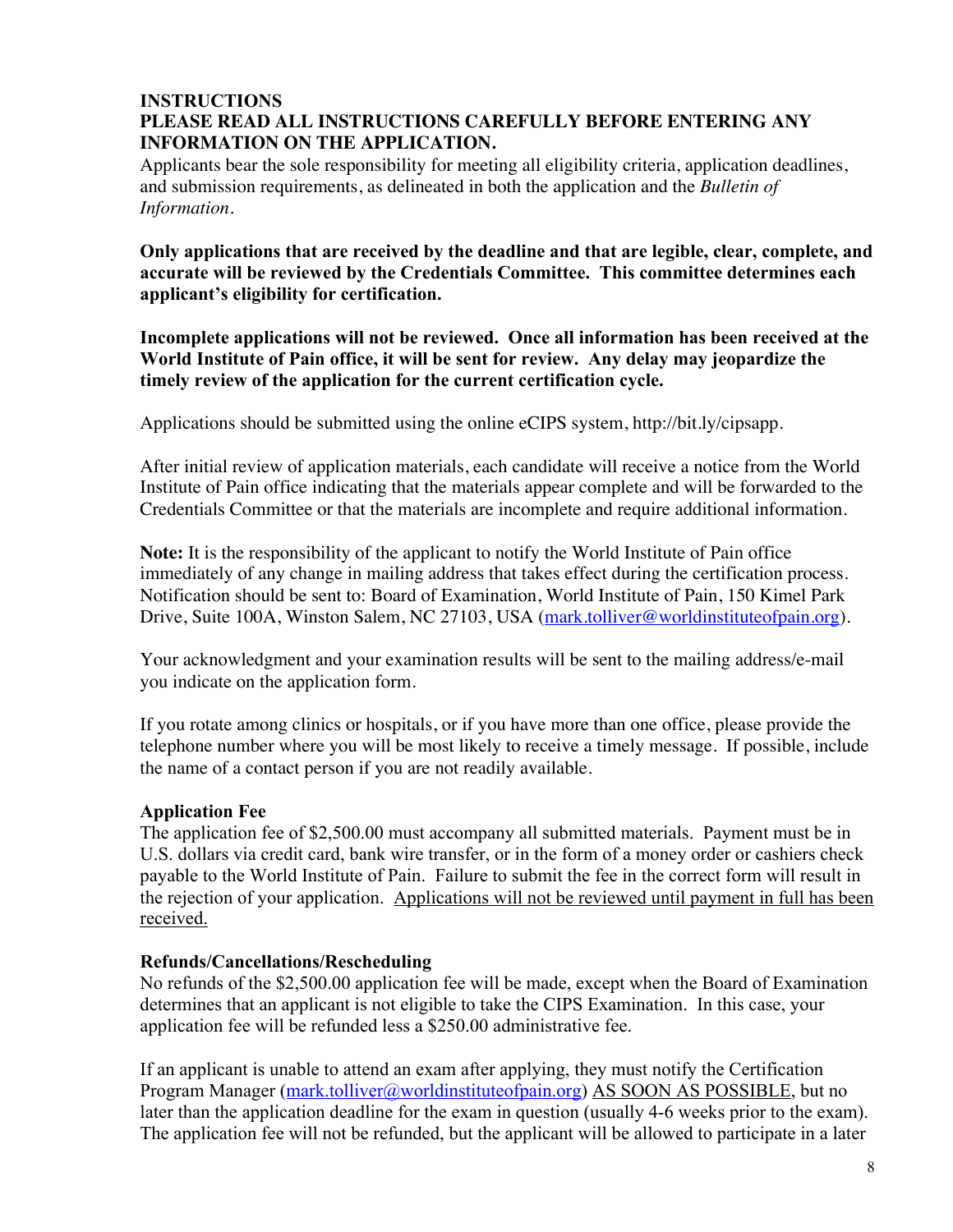CIPS Examination, subject to an additional \$100 rescheduling fee. All applicants MUST attend an exam within 2 years or 4 examinations (whichever is greater) of their original application; after this point the application fee will be forfeited and a new application must be submitted.

#### **The Purpose of Certification**

WIP Board of Examination is committed to the certification of qualified physicians who perform interventional techniques in the field of Ultrasound in Pain Medicine. The certification process employs practice-based requirements against which members of the profession are assessed. The objectives of the WIP Board of Examination Certification Program in Interventional Techniques are as follows:

- To establish the knowledge and skills domain of the practice of Pain Medicine for certification.
- To assess the knowledge and application of ultrasound-guided interventional techniques of Pain Medicine physicians in a psychometrically valid manner.
- To encourage professional growth in the practice of interventional techniques.
- To formally recognize individuals who meet the requirements set forth by WIP Board of Examination.
- To serve the public by encouraging quality patient care in the practice of Pain Medicine.

Pain Medicine has emerged as a separate and distinguishable specialty that is characterized by a distinct body of knowledge and a well-defined scope of practice and is based on an infrastructure of scientific research and education. Competence in the practice of Pain Medicine requires advanced training in interventional techniques, experience, and knowledge. The interventional techniques are unique procedures performed by pain physicians, and appropriate examination and certification are designed to accurately reflect the quality of care given to pain patients. Specific expertise in musculoskeletal anatomy and ultrasound anatomy is required to demonstrate competency in ultrasound-guided interventional procedures The WIP Board of Examination certification program has been designed to help recognize practitioners' knowledge and skill in this field; however, certification by WIP cannot and is not intended to serve as a guarantee of competence.

#### **Scope of Certification**

The World Institute of Pain and its Board of Examination have developed the eligibility requirements and examination materials for the Examination in Interventional Ultrasound Techniques based on its review of the current state of medical and scientific knowledge about the treatment of pain, as documented in medical literature. The WIP Board of Examination and its Examination Council have developed this certification program, which it believes recognizes currently accepted levels of knowledge and expertise in interventional techniques in order to improve patient care.

New developments are included in the examination only after practitioners of interventional pain management techniques have accepted them. Periodic reviews are conducted to ensure that the examination continues to reflect actual practice conditions.

WIP Board of Examination welcomes comments from the public and the profession designed to assist in improving this program.

#### **Test Development and Administration**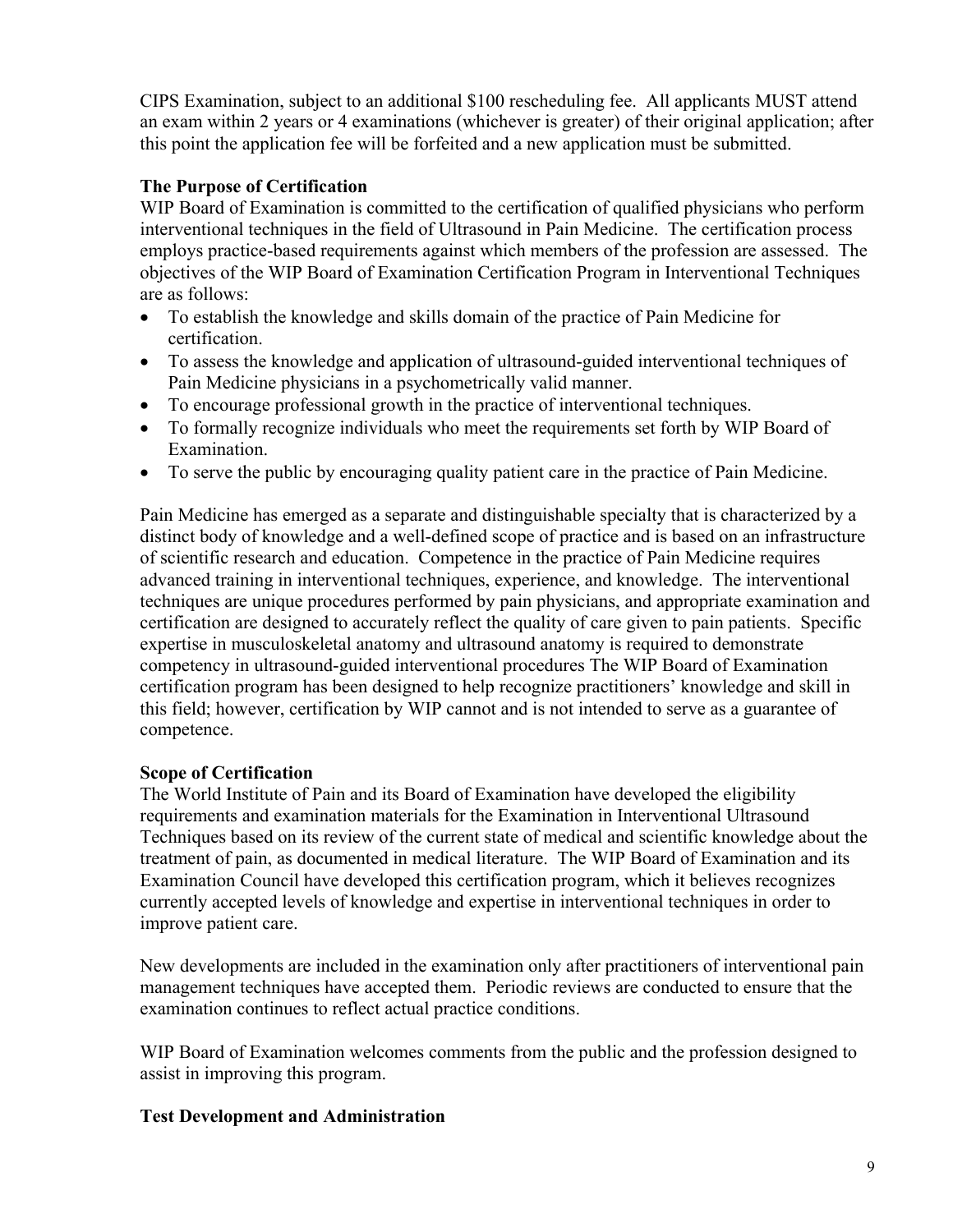WIP Board of Examination retains Dr. Gerald A. Rosen of New York, NY to provide assistance in the development of the annual certification examination. Dr. Rosen specializes in the design, development, implementation and analysis of professional certification programs.

#### **ABOUT THE EXAMINATION**

The Examination in Interventional Techniques is administered only in English (except for part 2B). It consists of three (3) parts. Part 1 is the Theoretical examination. Part 2A is the Practical Examination and Part 2B is the Oral Examination. For the Practical and Oral Examinations, candidates are evaluated by two examiners from a pool of examiners. Candidates may not be evaluated by examiners who are well-known to the candidate.

#### **PART 1 – THEORETICAL EXAMINATION**

The theoretical examination consists of 100 four-option multiple-choice questions. Examinees have two hours to respond. The questions cover the following topics:

#### **THEORETICAL EXAMINATION CONTENT OUTLINE**

#### **1. GENERAL KNOWLEDGE**

Knowledge of physics and principles of medical ultrasound

- Knowledge of musculoskeletal and spine anatomy
- Knowledge of ultrasound equipment and its handling

Knowledge of patient safety during the procedures (sterility, preparation, equipment) Knowledge of the proper image documentation a

#### **2. CHRONIC PAIN**

Excellent knowledge of the different chronic pain syndromes

- Excellent knowledge of the guidelines for the treatment of chronic pain
- Practical knowledge of taking the history and physical examination of the patient with chronic pain

Competence in clinical reasoning and making a differential diagnosis and a treatment plan

Excellent theoretical and practical knowledge of the pharmacological and interventional therapeutic pain modalities

Knowledge of alternative treatment modalities (rehabilitation, neurosurgery, neurology, psychological interventions and physical therapy)

Knowledge about the organization of a multidisciplinary pain treatment

#### **3. SPINE PROCEDURES**

Cervical medial branch block Cervical selective nerve root block

Thoracic medial branch/facet joint block Lumbar medial branch/facet joint block Lumbar selective nerve root block Subarachnoid injection Caudal epidural injection Sacroiliac joint injection

#### **4. PERIPHERAL AND AUTONOMIC NERVES**

Cervical sympathetic trunk Suprascapular nerve Ilioinguinal/iliohypogastric nerve Greater occipital nerve Median nerve at wrist Ulnar nerve at cubital canal Intercostal nerve Saphenous nerve above knee Tibial nerve at tarsal canal Pudendal nerve

#### **5. MUSCULOSKELETAL**

AC joint Bicep tendon (peri) Glenohumeral Joint (any approach) Subdeltoid bursa Elbow joint Medial or lateral epicondylosis tendon sheath injection/fenestration First MCP joint (hand) Piriformis injection Hip joint injection Trochanteric bursa injection, Sub. G-Max, Medius and Minimus Knee joint injection Distal ITB peritendon injection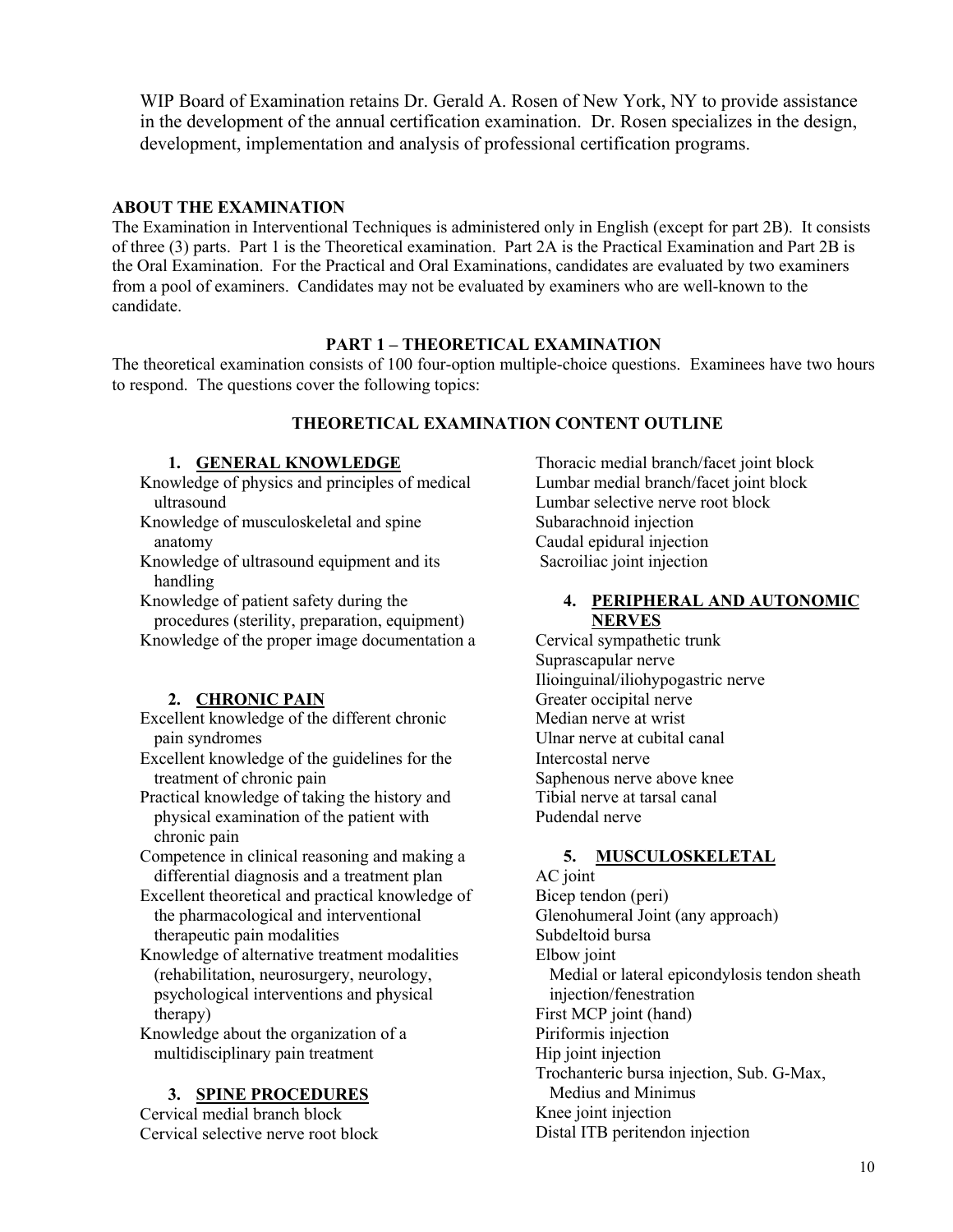First MTP injection (foot)

Tibiotalar joint injection Subtalar joint injection

#### **PART 2A - PRACTICAL EXAMINATION**

In Part 2A, each examinee is required to perform four (4) procedures on a cadaver in sixty (60) minutes in the presence of two (2) examiners. The candidate will have fifteen (15) minutes in which to perform each procedure, with the assistance of an ultrasound machine, for a total of sixty (60) minutes. Two examiners, with the assistance of an ultrasound machine, will evaluate the techniques performed by the examinee on the cadaver. **Examinees are assigned one (1) procedure from each region.** 

- *Spine*
	- *1. Cervical medial branch block*
	- *2. Cervical selective nerve root block*
	- *3. Thoracic facet joint block*
	- *4. Lumbar medial branch/facet joint block*
	- *5. Caudal epidural injection*
- *Peripheral nerves*
	- *1. Suprascapular nerve*
	- *2. Ilioinguinal/iliohypogastric nerve*
	- *3. Pudendal nerve*
	- *4. Ulnar nerve at cubital canal*
	- *5. Lateral femoral cutaneous block*
- *Musculoskeletal Joints*
	- *1. AC joint*
	- *2. Glenohumeral Joint (any approach)*
	- *3. Hip joint injection*
	- *4. Knee joint injection*
	- *5. Tibiotalar joint injection*
- *Musculoskeletal Soft Tissue*
	- *1. Bicep tendon (peri)*
	- *2. Subdeltoid bursa*
	- *3. Medial or lateral epicondylosis tendon sheath injection/fenestration*
	- *4. Piriformis injection*
	- *5.Trochanteric bursa injection, Sub. G-Max, Medius and Minimus*

Each examiner awards a score for each procedure performed.

#### Note:

During this part of the examination, the examinee will have at his/her disposal a fresh cadaver, necessary instruments, and an ultrasound machine.

#### **PART 2B- ORAL EXAMINATION**

In Part 2B, each examinee is individually questioned by two (2) examiners on an extended medical vignette to assess clinical reasoning, knowledge of anatomy, handling of equipment and physical examination skills. The examinees may spend up to thirty (30) minutes on the case.

For each of the cases, the examinee has a maximum of five (5) minutes to review a short case history. One of the examiners asks the examinee for a diagnosis and the interventional procedure that should be performed. The examiner also asks a series of up to ten (10) questions that relate to the care and treatment of the patient. The examinee will then perform a physical and ultrasound examination of a live model. Both examiners award a score for each case based on the examinee's diagnosis, suggested interventional procedure, physical examination skills, ultrasound examination and answers to the questions posed.

#### **ORAL EXAMINATION CONTENT OUTLINE**

The oral cases/medical vignettes will be drawn from among the following topics:

- 1. Peripheral Nerve Injury 2. Headache
-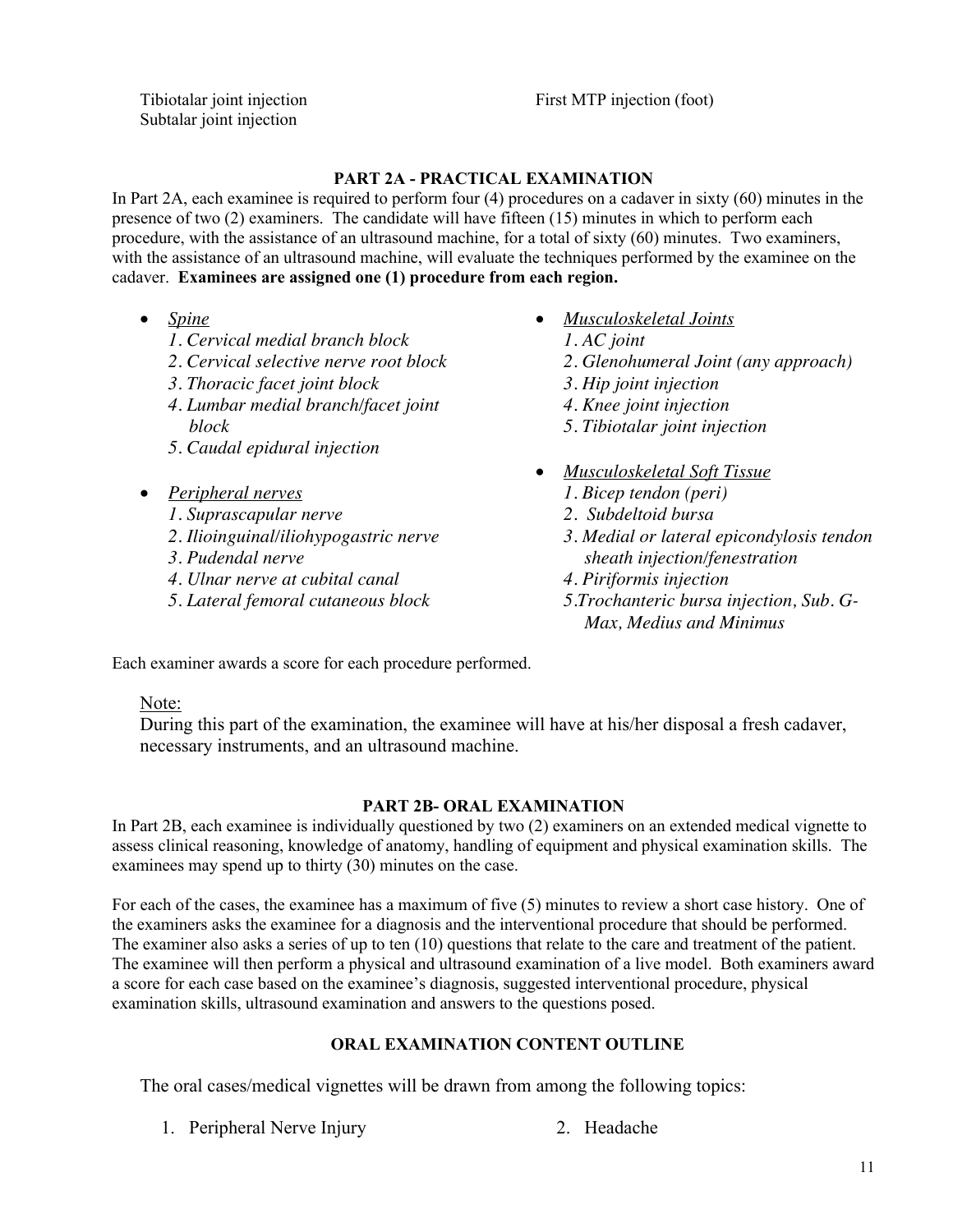- 3. Cervical radicular pain
- 4. Cervical Facet pain
- 5. Occipital neuralgia
- 6. Shoulder pain
- 7. Thoracic pain
- 8. Lumbosacral radicular pain
- 9. Lumbar facet pain
- 10. Sacroiliac joint pain
- 11. Knee Pain
- 12. Hip Pain
- 13. Carpal Tunnel Syndrome
- 14. Meralgia Paresthetica
- 15. Foot Pain
- 16. Musculoskeletal Pain and Disability

The WIP Board of Examination Certification Examination will be administered at locations announced on the WIP webpage (http://worldinstituteofpain.org). The organization reserves the right to change the examination site, city and date based on logistical or other concerns.

#### **Nondiscrimination Policy**

WIP does not discriminate against any person on the basis of age, gender, sexual orientation, race, religion, national origin, medical condition, physical disability, or marital status.

#### **Applying to Take the Examination**

You must complete the online application form available at http://bit.ly/cipsapp and submit all required documentation to apply for the examination.

It is very important that your application form be completed carefully and accurately. The information you provide in the application and any accompanying required documents will be used by the WIP Board of Examination to determine your eligibility to sit for the examination.

#### **Identification of Examinees During Scoring**

During the post-examination evaluation of examinee scores on the three parts of the CIPS examination and any subsequent discussions regarding the scores of individual examinees, all candidates are identified by number only. No names accompany these numbers.

#### **Examination Scoring**

The final score for the examination is a criterion-referenced, weighted composite score. The examination components are weighted as follows: practical/cadaver =  $60\%$ ; oral =  $20\%$ ; written = 20%. The Practical/Cadaver and oral portions are each evaluated by the examiners using a four-point scale with  $1 =$  Unacceptable, below basic competence, potentially harmful;  $2 =$  Unacceptable, below basic competence, not harmful;  $3 =$  Acceptable, basic competence;  $4 =$  Acceptable, exceeds basic competence. The pass/fail determination is based on an evaluation of performance on all three components of the examination.

#### **Examination and Scoring Report**

Approximately eight (8) weeks after the administration of the examination, your examination results will be e-mailed to you. Results will be sent to you by e-mail only and will not be released via telephone or facsimile.

Passing candidates will receive a letter informing them that they have passed the examination. The examination is designed to assess knowledge associated with minimal professional competency associated with safe and effective practice. It is not intended to distinguish among scores at or above the passing point; therefore, WIP will not report numeric scores to passing candidates.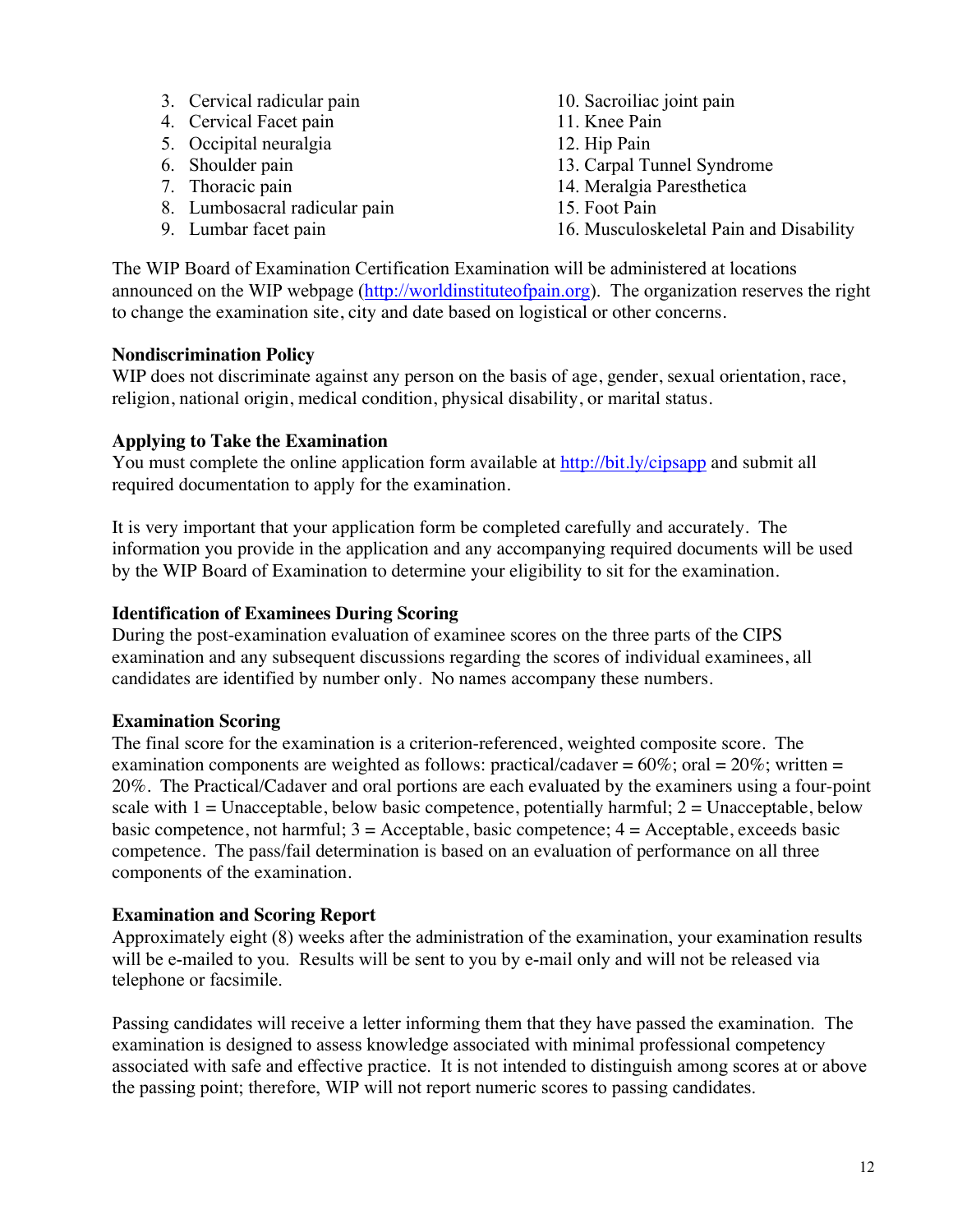WIP will send failing candidates notice of their score, the minimum passing score and a diagnostic report showing performance on each of the three parts of the examination. WIP does not limit the number of times candidates may apply for and take the examination. However, a candidate who fails the examination three (3) times is required to complete a minimum of one (1) additional year of practice before being eligible to reapply for the examination. A new application form and all applicable fees and required documentation must be submitted each time reexamination is requested.

**Note:** All answer sheets and scoring documents will be destroyed six (6) months after the administration of the examination.

#### **Appeals**

A candidate who fails the examination and wishes to challenge the results may request that the examination be re-scored by hand to verify reported scores. A request must be submitted in writing within twenty (20) calendar days of the postmark on the score report along with a check for \$50.00 (USD) payable to World Institute of Pain to cover the cost of hand scoring the examination. Results of hand scoring will be considered the final examination result. WIP offers no further appeal.

#### **Certification**

Candidates who pass the examination will receive a certificate suitable for framing and may identify themselves as *Certified Interventional Pain Sonologist* (CIPS). Each candidate who passes the examination shall be required to sign a license to use any name or acronym for the certification offered by the WIP and agrees not to use the certification in such a manner as to bring the WIP or its Board of Examination into disrepute (including the failure to maintain competent practice) and not to make any statement regarding the certification that the WIP or its Board of Examination may consider misleading or unauthorized. The certificate remains the property of WIP and must be surrendered to WIP in the case of termination of certification.

#### **Re-certification**

Certificates awarded by WIP and its Board of Examination are time-limited. WIP and its Board of Examination are in the process of establishing a re-certification policy. The WIP Board of Examination has this requirement to ensure that its certificants continue to meet the knowledge and skill required of a Pain Medicine physician board-certified in interventional techniques.

#### **Examination Preparation**

- 1. You should review the examination outline in this *Bulletin* of *Information*.
- 2. Answer the sample questions in this *Bulletin of Information* to familiarize yourself with the nature and format of the questions that will appear on the examination.
- 3. Refer to the list of references at the end of this *Bulletin of Information*.

#### **Registration for the Examination**

The WIP Board of Examination Credentials Committee reviews all applications submitted for the examination.

**The review process takes approximately four (4) weeks. The review process does not start until ALL required materials are received from the applicant.**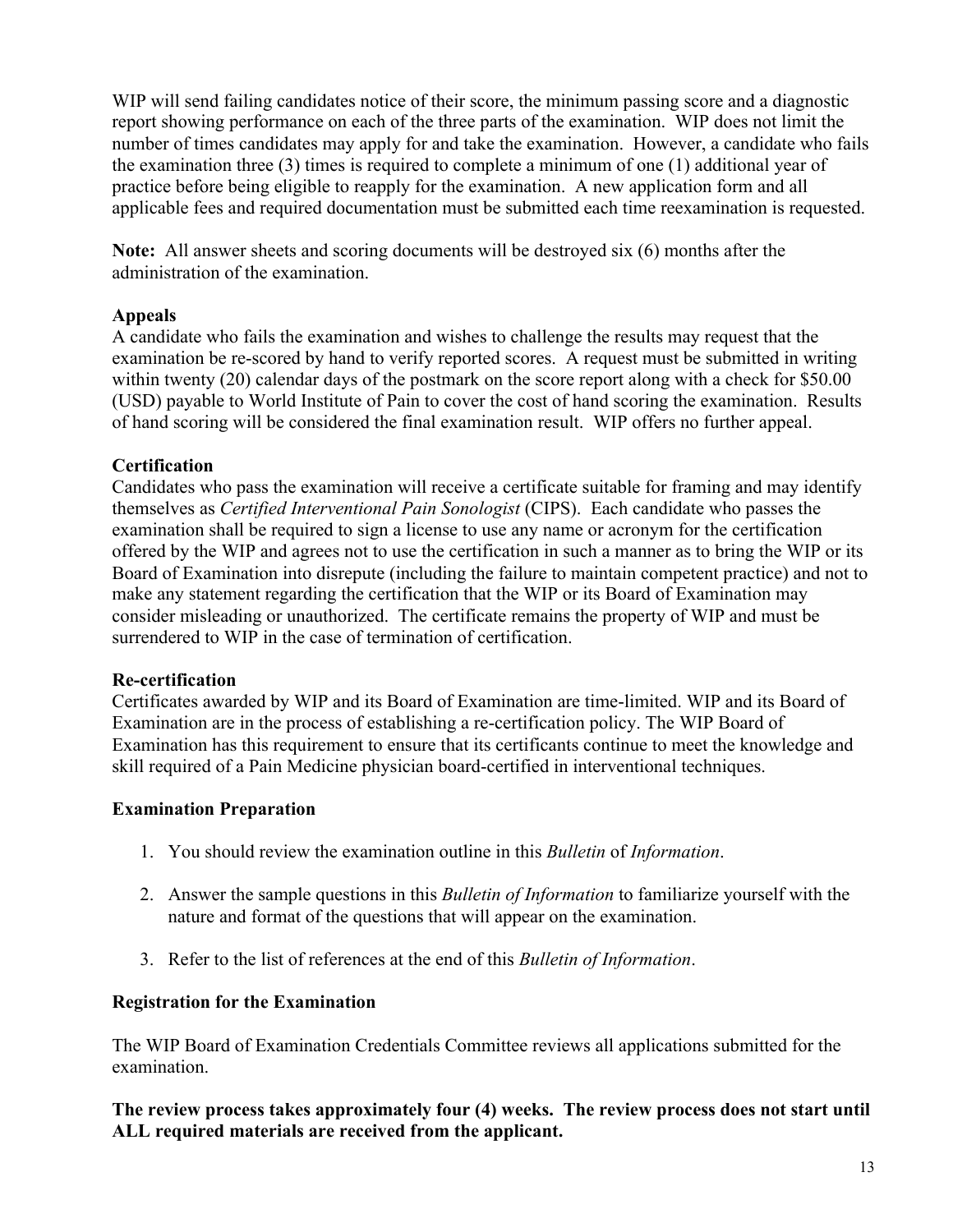If your application is approved, you will receive an e-mail confirming your eligibility, and containing specific information about the date, time, and location of the examination.

#### **EACH CANDIDATE IS REQUIRED TO PRESENT PHOTO IDENTIFICATION AT THE REGISTRATION DESK ON THE DAY OF THE EXAMINATION.**

The Board of Examination independently verifies the information submitted in applications. State agencies or other licensing bodies sometimes take time to respond to verification requests. The Board of Examination is not responsible if these agencies do not reply in a timely fashion.

#### **Taking the Examination**

Strict security measures are maintained throughout all phases of examination development and administration. All candidates will be required to present **some form of photo identification** in order to enter the testing center.

Trained proctors will supervise the administration of the examination, maintaining the strictest security throughout the testing period.

Irregularities observed during the testing period, including but not limited to creating a disturbance, giving or receiving unauthorized information or aid to or from other persons, or attempting to remove test materials or notes from the testing room, may be sufficient cause to terminate examinee participation in the examination administration or to invalidate scores. Irregularities may also be evidenced by subsequent statistical analysis of testing materials.

#### **The Board of Examination reserves the right to investigate each incident of suspected misconduct or irregularity.**

#### **Test Site Regulations**

- 1. **All examinees must present some form of photo identification** (e.g., passport or driver's license) at the test site in order to be allowed to take the examination. **No exceptions to this requirement will be made.**
- 2. Examinees must arrive at the test site approximately forty-five (45) minutes prior to the scheduled testing start time. Late arrivals will not be admitted to the test site.
- 3. The use of cellular phones, pagers and other electronic devices is **NOT** permitted.
- 4. Devices with memory capabilities, books, paper, and notes are not permitted in the testing room.
- 5. Food (including candy and gum), beverages and tobacco products are not permitted in the testing room.
- 6. Unauthorized visitors are not allowed at the test site. Observers approved by the Board of Examination Executive Board may, however, be present during the testing session.
- 7. Examinees may leave the testing room to use the restroom, but will not receive any additional or compensating time to complete the examination.

#### **Determination of Passing Score**

The passing score is based on an expected level of knowledge; it is not related to the distribution of scores obtained during a particular administration. At any given administration of the CIPS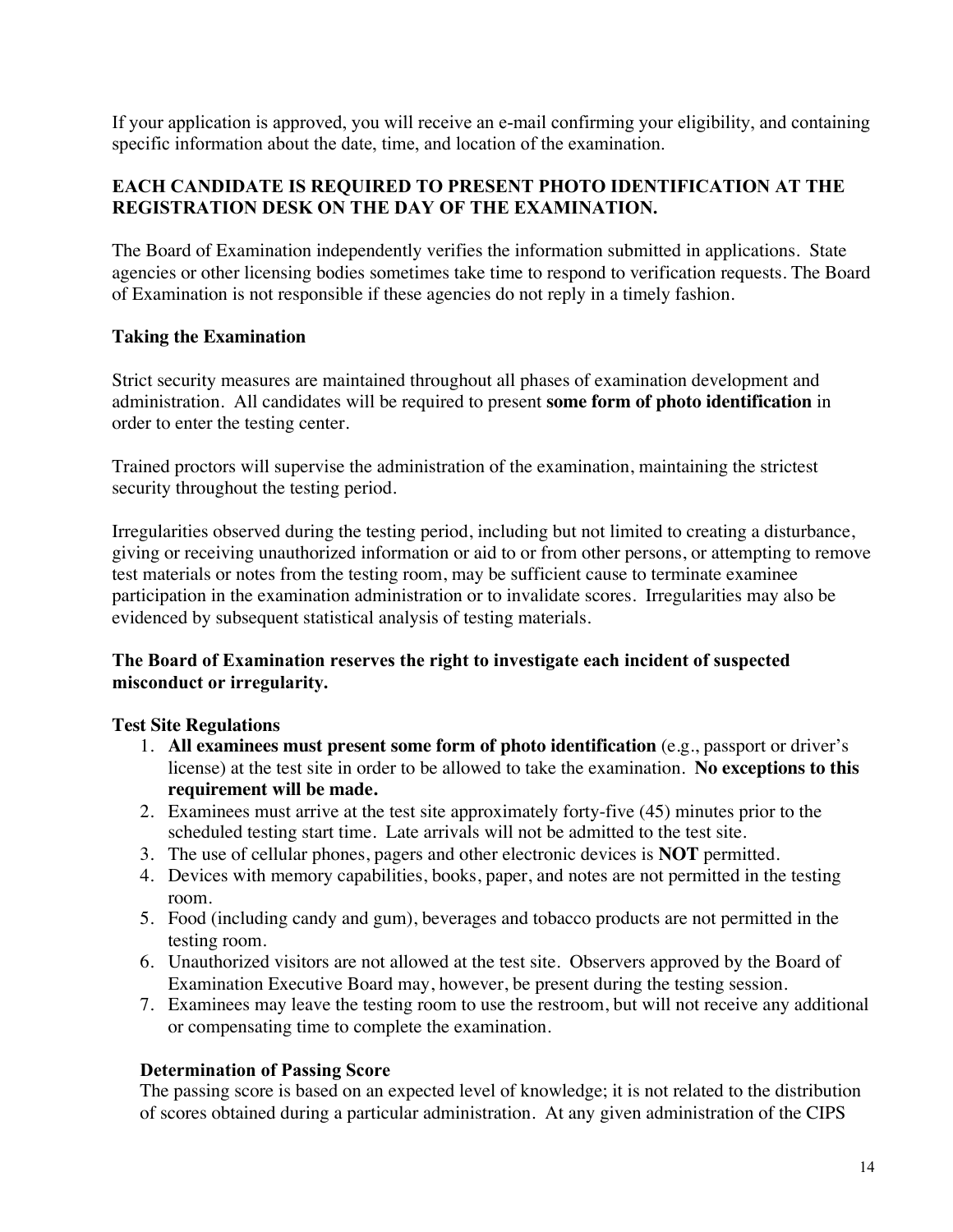Examination, an examinee has the same chance of passing the examination regardless of whether the group taking the examination at that time tends to have relatively high or low scores.

#### **EXAMPLES OF MULTIPLE CHOICE QUESTIONS**

- 1. The structures encompassed by the dotted circles in the coronal ultrasound scan of the spine below are:
	- A. cervical medial branch nerves.
	- B. lumbar facet joints.
	- C. lumbar medial branch nerves.
	- D. cervical facet joints.



Correct answer: A

- 2. After the needle has been placed for a lumbar facet nerve block, the next step is:
	- A. Injection of local anesthetic.
	- B. Placement of transducer into long-axis view to localize transverse process.
	- C. Placement of transducer into long-axis view to localize pedicle.
	- D. Injection of saline to visualize the injectate spread.

Correct answer: B. Greher et al. Anesthesiology 2004

- 3. According to current literature, what is the technical success rate for facet joint injection?
	- A. 21-40%
	- B. 41-60%
	- C.  $61-80%$
	- D. 81-100\%

Correct answer: D. 88-96% Gofeld M, Bristow SJ, Chiu S. Ultrasound-guided injection of lumbar zygapophyseal joints: an anatomic study with fluoroscopy validation. Reg Anesth Pain Med. 2012 Mar-Apr;37(2):228-31.

- 4. Which of the following is true of the ultrasound-guided lumbar selective nerve root block technique?
	- A. Out of plane approach has been described
	- B. Technical success rate of approximately 90% has been reported
	- C. The incidence of intravascular injection is slightly higher in reports using ultrasound guided needle placement
	- D. Nerve stimulator should routinely supplement ultrasound-guided needle placement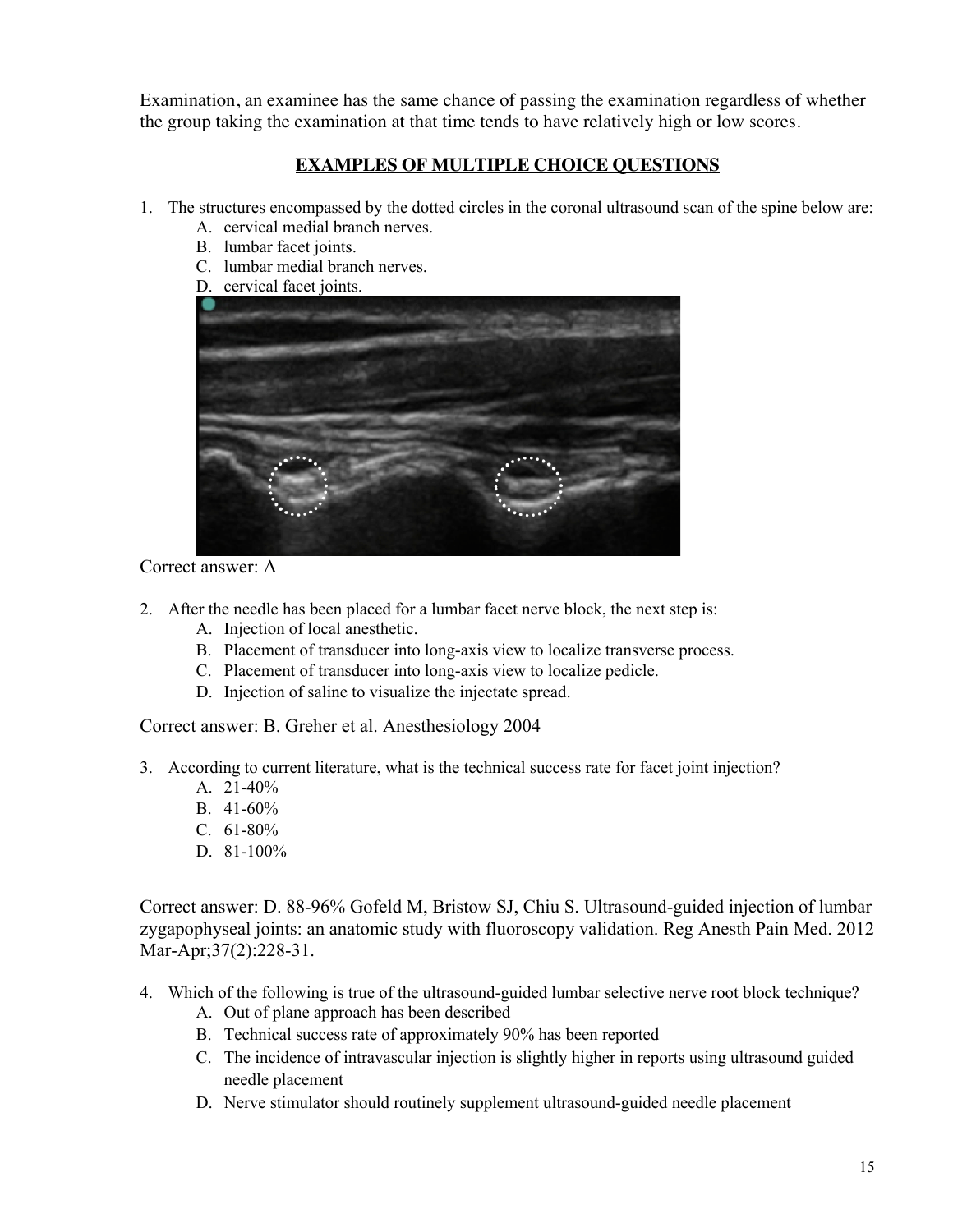Answer: B; (Kim, et al. Clin in Orth Surg 2013, vol 5.), (Gofeld, et al. Spine 2012, vol 9, ; 808- 812.)

- 5. The MOST common complication of a paravertebral block is:
	- A) pneumothorax.
	- B) hypotension.
	- C) vascular puncture.
	- D) Epidural or intrathecal spread.

Answer: C Inadvertent vascular puncture is the most common complication of paravertebral blocks. Naja et al Anesthesia 2001

- 6. Thoracic facet injections have been described using ultrasound guidance in the:
	- A) sagittal plane with a caudal to cephalic needle approach with the needle in-plane.
	- B) parasagittal oblique plane with caudal to cephalic needle approach with the needle inplane.
	- C) sagittal plane with a caudal to cephalic needle approach with the needle out-of-plane.
	- D) parasagittal oblique plane with caudal to cephalic needle approach with the needle outof-plane.

Answer: A Thoracic facet injections under ultrasound have only been described in the sagittal plane with the needle in-plane. Stulic et al Journal of US in Medicine 2011.

- 7. Which of the following muscles is innervated by the suprascapular nerve?
	- A. Infraspinatus
	- B. Subscapularis
	- C. Teres minor
	- D. Deltoid

Answer: A

- 8. Which artery lies close to the ilioinguinal nerve?
	- A. Branch of the superior iliioinguinal artery
	- B. Gastric epiploic artery
	- C. Branch of the deep circumflex iliac artery
	- D. Iliohypogastric artery

#### Answer: C

- 9. Which of the following BEST describes the LFCN classic appearance and location where it is MOST easily found?
	- A. Hyperechoic dot over the sartorius muscle under the fascia lata

B. "Cat's eye" with hyperechoic center surrounded by hypoechoic fat pad over the sartorius muscle

- C. Honeycombed structure medial to ASIS in inguinal ligament
- D. Hyperechoic mass over lateral thigh superficially to the tensor fascia lata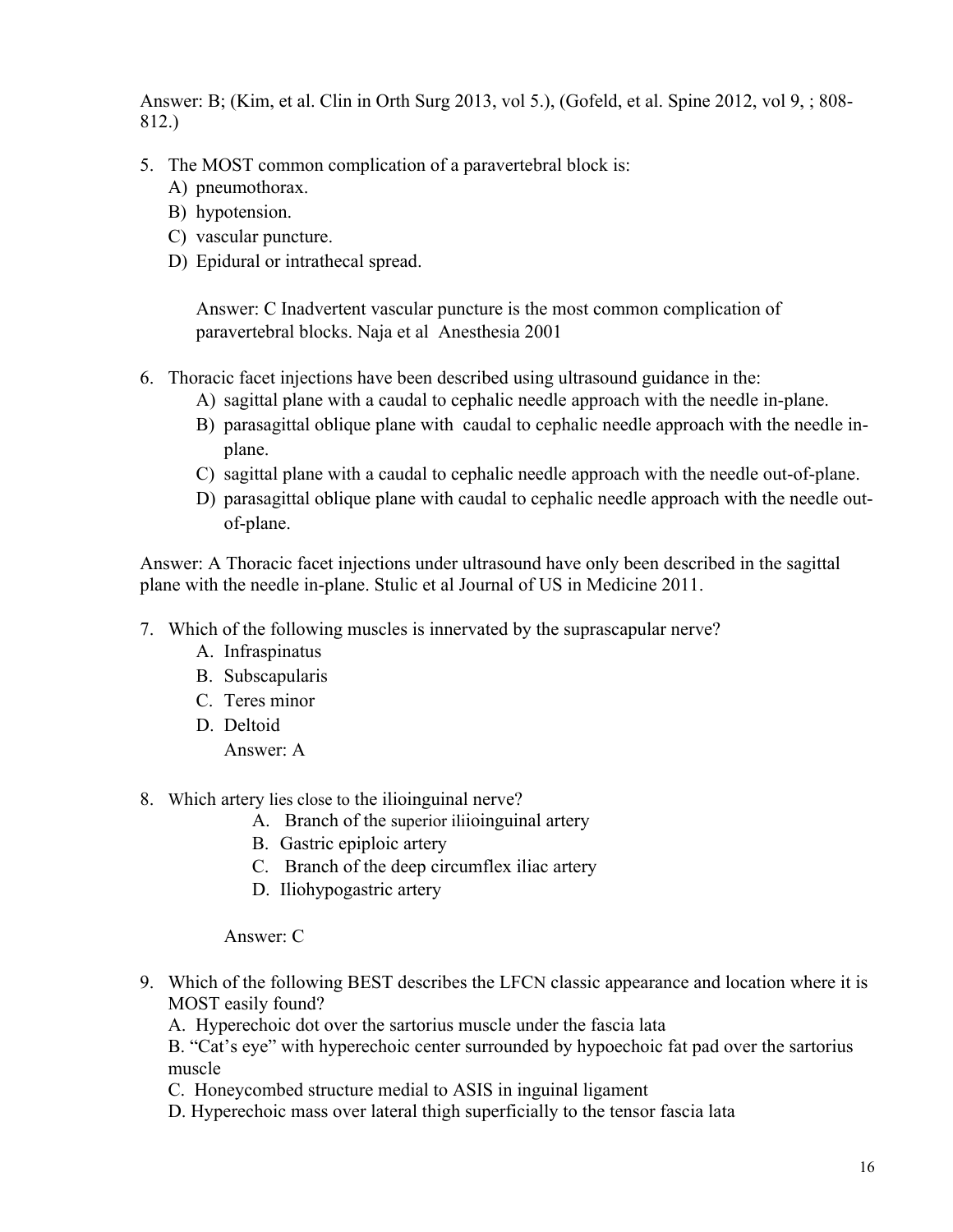#### Answer: B

- 10. The median nerve provides innervation to which of the following EXCEPT?
	- A. Opponens pollicis
	- B. Abductor pollicis brevis
	- C. First and second lumbricals of the hand
	- D. Abductor policis longus

Answer: D

- 11. Which accessory muscle present in the cubital tunnel can compress the ulnar nerve?
	- A. Biceps femoris
	- B. Triceps brachii
	- C. Biceps brachii
	- D. Anconeus epitrochlearis

Answer: D

- 12. The ulnar nerve can be visualized at all of the following locations EXCEPT:
	- A. at Guyon's canal at the wrist.
	- B. at the lateral epicondyle of the elbow.
	- C. between the axillary artery and vein, in most cases.
	- D. along the anterior surface of the medial head of the triceps.

#### Answer: B

- 13. Where can the pudendal nerve be readily found?
	- A.In the sacral plexus under piriformis
	- B. Within the inferior gemellus muscle
	- C. Under the ischial spine
	- D. Medial to the ischial spine

#### Answer: D

- 14. Electrical stimulation of the pudendal nerve will activate which of the following muscles?
	- A. Obturator internus
	- B. internal urethral sphincter
	- C. Internal anal sphincter
	- D. Levator ani and coccygeus

#### Answer: D

- 15. Where is the stellate ganglion located?
	- A. Anterior to Chassaignac' s Tubercle
	- B. Cephalad to the subclavian artery at first rib
	- C. Anterior to the transverse process of the C7 vertebra and the neck of the first rib
	- D. Posterior to the carotid sheath at the longus colli muscle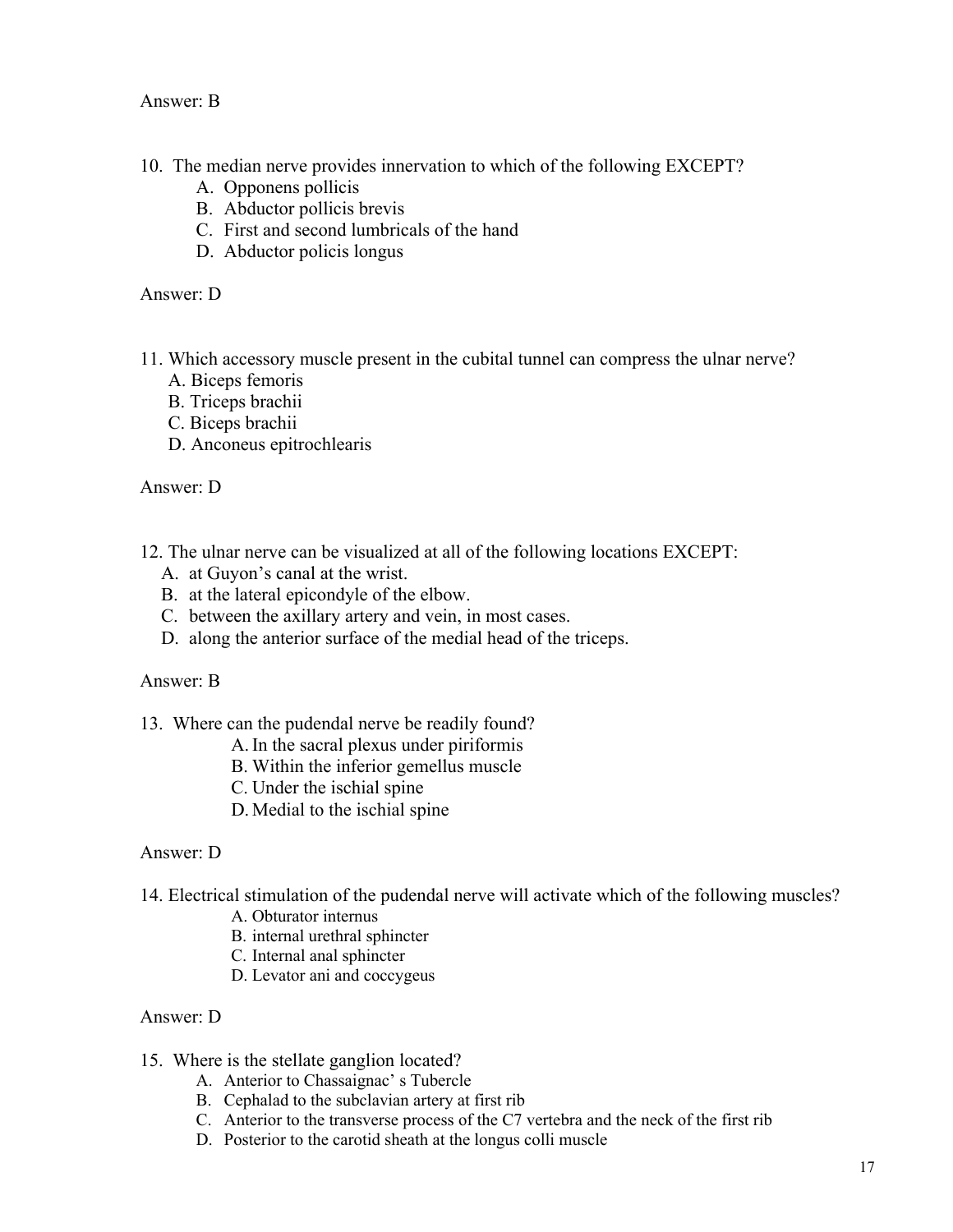Answer: C HoganQ, EricksonSJ. Magnetic resonance imaging of the stellate ganglion: normal appearance. AJRAmJRoentgenol.1992;158: 655-659

#### **REFERENCES**

The following is a list of references that may be helpful in reviewing for the examination. This listing is intended for use as a study aid only. The WIP – Board of Examination does not intend the list to imply endorsement of these specific references, nor are the examination questions taken from these sources.

- 1. WAPMU Lectures and Video Demonstration. Available at www.wapmu.org
- 2. Ultrasound of the Musculoskeletal System, by Stefano Bianchi and Carlo Martinoli, Springer 2007
- 3. Atlas of Ultrasound-Guided Procedures in Interventional Pain Management, by Samer Narouze, Springer 2010
- 4. Ultrasound Guided Regional Anesthesia and Pain Medicine by Paul E. Bigeleisen, Wolters Kluwer 2010
- 5. Fundamentals of Musculoskeletal Ultrasound: Expert Consult-Online and Print, 2e by Jon A Jacobson, Elsiever 2012
- 6. Atlas of Ultrasound Guided Musculoskeletal Injections by David Spinner, Springer, 2013 (Musculoskeletal Medicine)
- 7. Grant's Atlas of Anatomy, 13th Edition by Anne M. R. Agur and Arthur F. Dalley, Lippincott, 2012